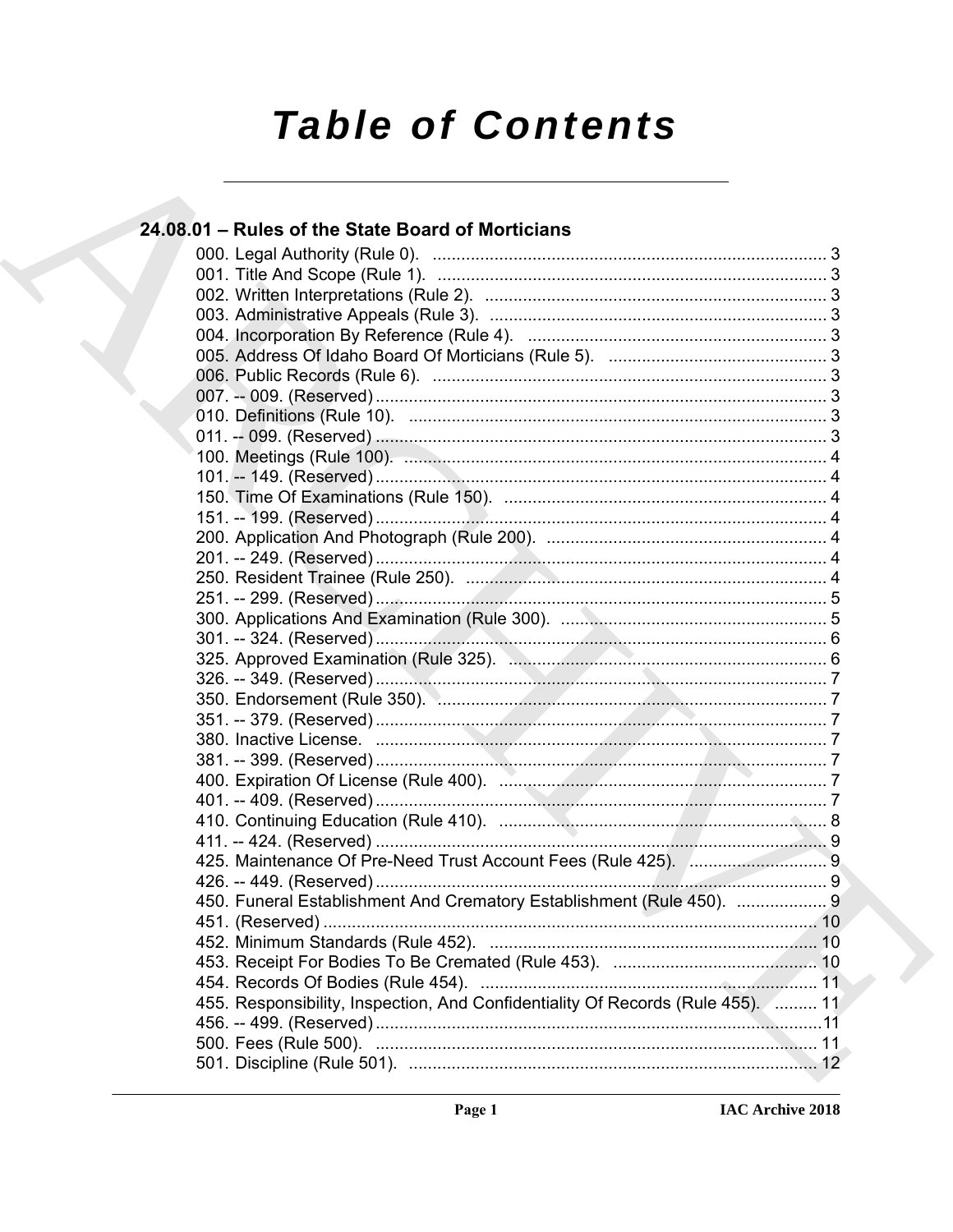### *Table of Contents (cont'd)*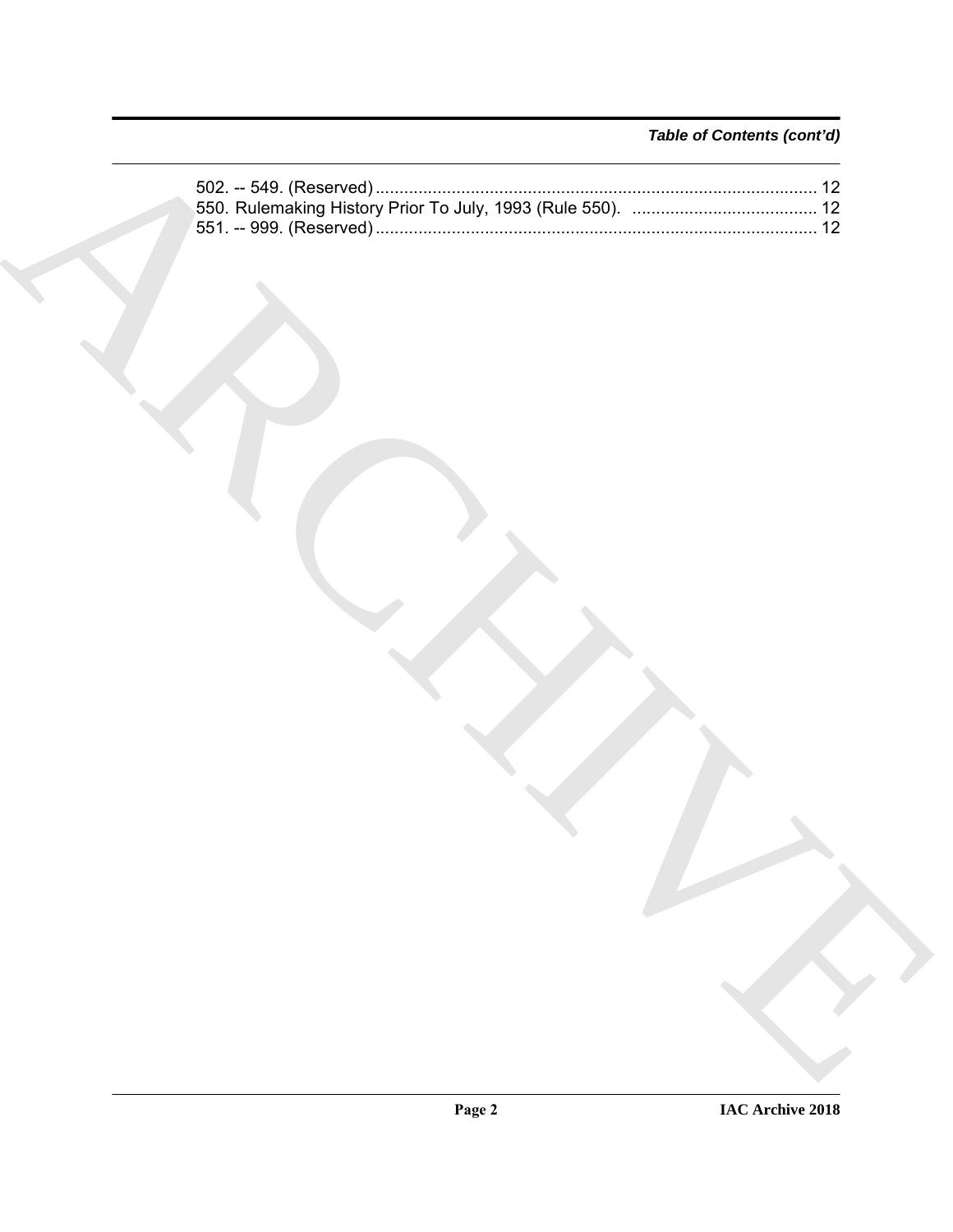### **IDAPA 24 TITLE 08 CHAPTER 01**

### **24.08.01 – RULES OF THE STATE BOARD OF MORTICIANS**

### <span id="page-2-19"></span><span id="page-2-1"></span><span id="page-2-0"></span>**000. LEGAL AUTHORITY (RULE 0).**

The following rules have been adopted by the Idaho State Board of Morticians and the Chief, Bureau of Occupational Licenses in accordance with the provisions of Section 54-1106 and 54-1107, Idaho Code. (7-1-93)

### <span id="page-2-21"></span><span id="page-2-2"></span>**001. TITLE AND SCOPE (RULE 1).**

These rules shall be cited as IDAPA 24.08.01, "Rules of the State Board of Morticians." (7-1-93)

### <span id="page-2-22"></span><span id="page-2-3"></span>**002. WRITTEN INTERPRETATIONS (RULE 2).**

The board may have written statements that pertain to the interpretation of the rules of this chapter. Such interpretations, if any, are available for public inspection and copying at cost in the main office of the Bureau of Occupational Licenses. (3-13-02) Occupational Licenses.

### <span id="page-2-12"></span><span id="page-2-4"></span>**003. ADMINISTRATIVE APPEALS (RULE 3).**

Administrative appeals shall be governed by the Administrative Procedure Act, Title 67, Chapter 52, Idaho Code. (3-13-02)

### <span id="page-2-18"></span><span id="page-2-5"></span>**004. INCORPORATION BY REFERENCE (RULE 4).**

These rules do not incorporate by reference any document other than those sections of Idaho Code so referenced. (3-13-02)

### <span id="page-2-11"></span><span id="page-2-6"></span>**005. ADDRESS OF IDAHO BOARD OF MORTICIANS (RULE 5).**

The office of the Board of Morticians is located within the Bureau of Occupational Licenses, 700 W. State Street, Boise, Idaho 83702. The Bureau is open between the hours of 8:00 a.m. and 5:00 p.m. each day except Saturdays, Sundays and holidays. The telephone number of the Board is (208) 334-3233. The Board's fax number is (208) 334- 3945. The Board's e-mail address is  $mor(\partial_i bol. idaho.gov)$ . The Board's official website is http://www.ibol.idaho.gov.  $(3-29-10)$ 

### <span id="page-2-20"></span><span id="page-2-7"></span>**006. PUBLIC RECORDS (RULE 6).**

The records associated with the Board of Morticians are subject to the provisions of the Idaho Public Records Act. Title 74, Chapter 1, Idaho Code. (3-13-02)

### <span id="page-2-8"></span>**007. -- 009. (RESERVED)**

### <span id="page-2-9"></span>**010. DEFINITIONS (RULE 10).**

<span id="page-2-16"></span><span id="page-2-15"></span><span id="page-2-14"></span><span id="page-2-13"></span>**01. Board**. The State Board of Morticians as prescribed in Section 54-1102, Idaho Code. (7-1-93)

**02. Bureau**. The Bureau of Occupational Licenses as prescribed in Sections 54-1106 and 67-2602, Idaho Code. (3-13-02)

**[CH](mailto:mor@ibol.idaho.gov)APTER 01**<br> **CHARCHIVE CHAPTER OARD OF MORTICANS**<br> **CHARCHIVE CHAPTER SOARD OF MORTGEANS**<br> **CHARCHIVE CHAPTER SOARD OF MORTGEANS**<br> **CHARCHIVE CHAPTER SOARD COPER (ETT. 1).**<br> **CHARCHIVE CHAPTER SOARD COPER (ETT. 1).**<br>
TH **03. Funeral Establishment**. Funeral Establishment means a place of business at a specific street address or location devoted to the embalming and care and preparation for burial or disposal of dead human bodies including all portions of such business premises and all tools, instruments and supplies used in the preparation and embalming of dead human bodies for burial or disposal, and including any chapel or other facility in which funeral or other religious services may be conducted. (4-11-06)

<span id="page-2-17"></span>**04. Resident Trainee**. The term "Resident Trainee" is defined as a person who is engaged in preparing to become licensed as a mortician or funeral director, and who practices under the direct and immediate personal supervision of a licensed mortician. supervision of a licensed mortician.

### <span id="page-2-10"></span>**011. -- 099. (RESERVED)**

**Section 000 Page 3**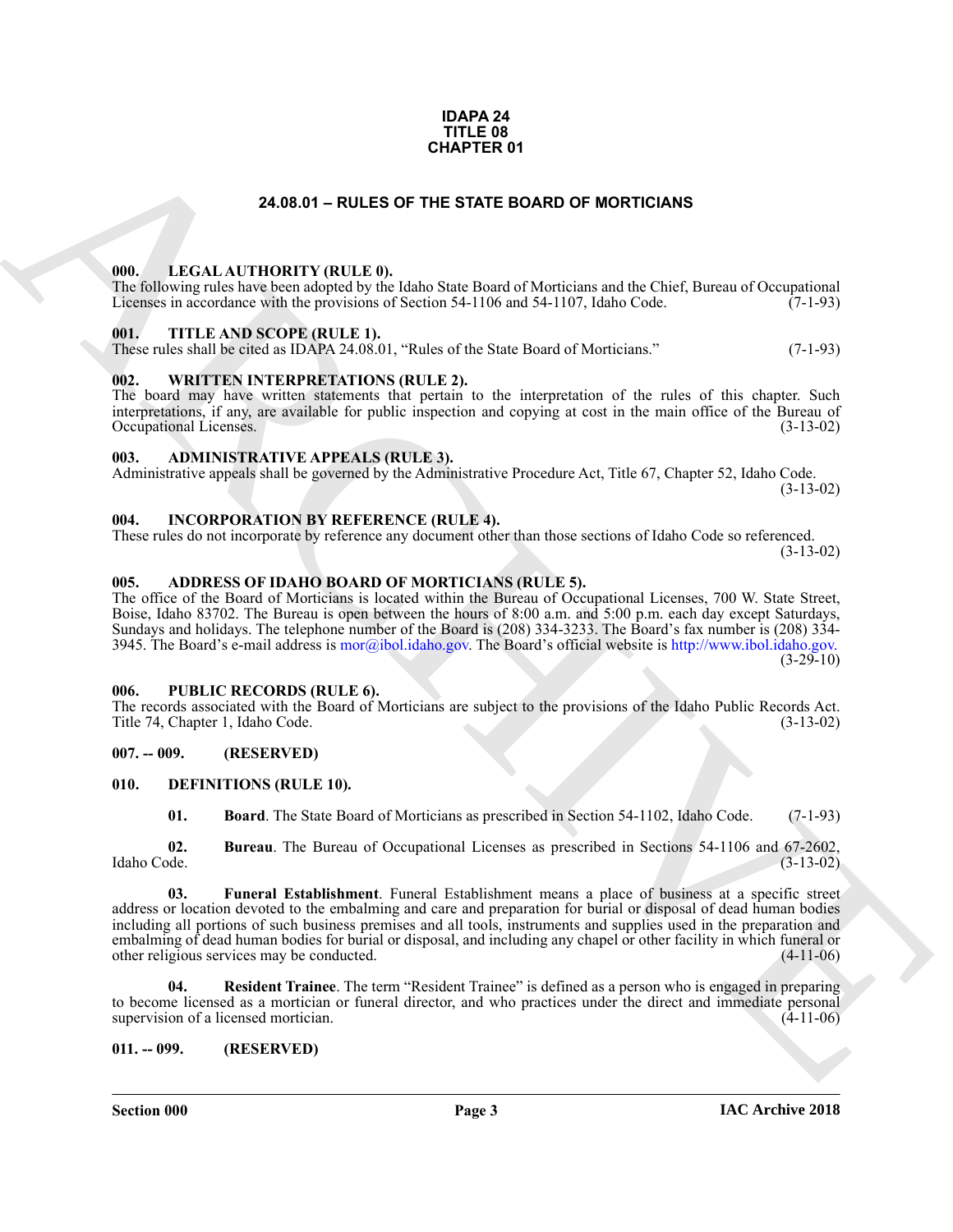### <span id="page-3-9"></span><span id="page-3-0"></span>**100. MEETINGS (RULE 100).**

The board shall hold meetings no less than annually at such times and places as determined by the board. The annual election of chairman will be held during the first meeting of each fiscal year. The chairman of the board shall preside at all meetings, appoint all committees, and perform all the functions incidental to the office of chairman. (4-11-06)

### <span id="page-3-1"></span>**101. -- 149. (RESERVED)**

### <span id="page-3-13"></span><span id="page-3-2"></span>**150. TIME OF EXAMINATIONS (RULE 150).**

Examinations will be held no less than semi-annually at such times or places as the Board may determine. (4-11-06)

### <span id="page-3-3"></span>**151. -- 199. (RESERVED)**

### <span id="page-3-7"></span><span id="page-3-4"></span>**200. APPLICATION AND PHOTOGRAPH (RULE 200).**

Application must be postmarked sixty (60) days prior to the date of examination, and must be accompanied by an unmounted passport photograph of the applicant, taken within three (3) months preceding the date of application.

(3-13-02)

<span id="page-3-8"></span>**01. Lack of Activity**. If an applicant fails to respond to a Board request or an application has lacked activity for twelve (12) consecutive months, the application on file with the Board will be deemed denied and will be terminated upon a thirty (30) day written notice, unless good cause is demonstrated to the Board. (3-25-16)

### <span id="page-3-5"></span>**201. -- 249. (RESERVED)**

### <span id="page-3-10"></span><span id="page-3-6"></span>**250. RESIDENT TRAINEE (RULE 250).**

A Resident Trainee is a person who is licensed to train, under the direct and immediate supervision of a sponsoring mortician, to become a licensed mortician or funeral director. (4-7-11) mortician, to become a licensed mortician or funeral director.

### <span id="page-3-12"></span>**01. Training Requirements**. (4-7-11)

**Example 20** Comparison in the comparison of the state of the State Board of Moritonian<br>
1980. Alternative and the comparison of the comparison of the comparison of the comparison of the control of the control of the cont **a.** Training requires the Resident Trainee's diligent attention to the subject matter in the course of regular and full-time paid employment. Full-time employment requires that the Resident Trainee be employed for at least thirty-six (36) hours per week for fifty (50) weeks per year within the mortuary where the Resident Trainee's sponsoring mortician is the practicing, resident mortician. (4-7-11)

i. At least three-fourths (3/4) of the Resident Trainee's training must consist of the sponsoring mortician instructing and demonstrating practices and procedures to increase the Resident Trainee's knowledge of the service performed by a mortician or a funeral director as defined in Chapter 11, Title 54, Idaho Code. (4-7-11)

For the balance of the required hours, the sponsoring mortician, or his licensed appointee, must be able to consult with the Resident Trainee. (4-7-11) immediately available to consult with the Resident Trainee.

| All training must occur within Idaho.                  | $(4-7-11)$ |
|--------------------------------------------------------|------------|
| A Resident Trainee shall not sign a death certificate. | $(4-7-11)$ |

- <span id="page-3-11"></span>**02. Sponsoring Mortician**. A sponsoring mortician must:  $(4-7-11)$
- **a.** Be an Idaho-licensed mortician who practices as a full-time resident mortician in Idaho. (4-7-11)
- **b.** Not serve as the sponsoring mortician for more than two (2) "Resident Trainees at any given time."  $(4 - 7 - 11)$

**c.** Supervise and instruct the Resident Trainee, and provide demonstrations for and consultations to the Resident Trainee, as described in Subsection 250.01, of this rule. (4-7-11)

**d.** Complete and co-sign, with the Resident Trainee, quarterly and final reports. These reports must be completed on forms approved by the Board and document the information described in Subparagraphs 250.04.c. and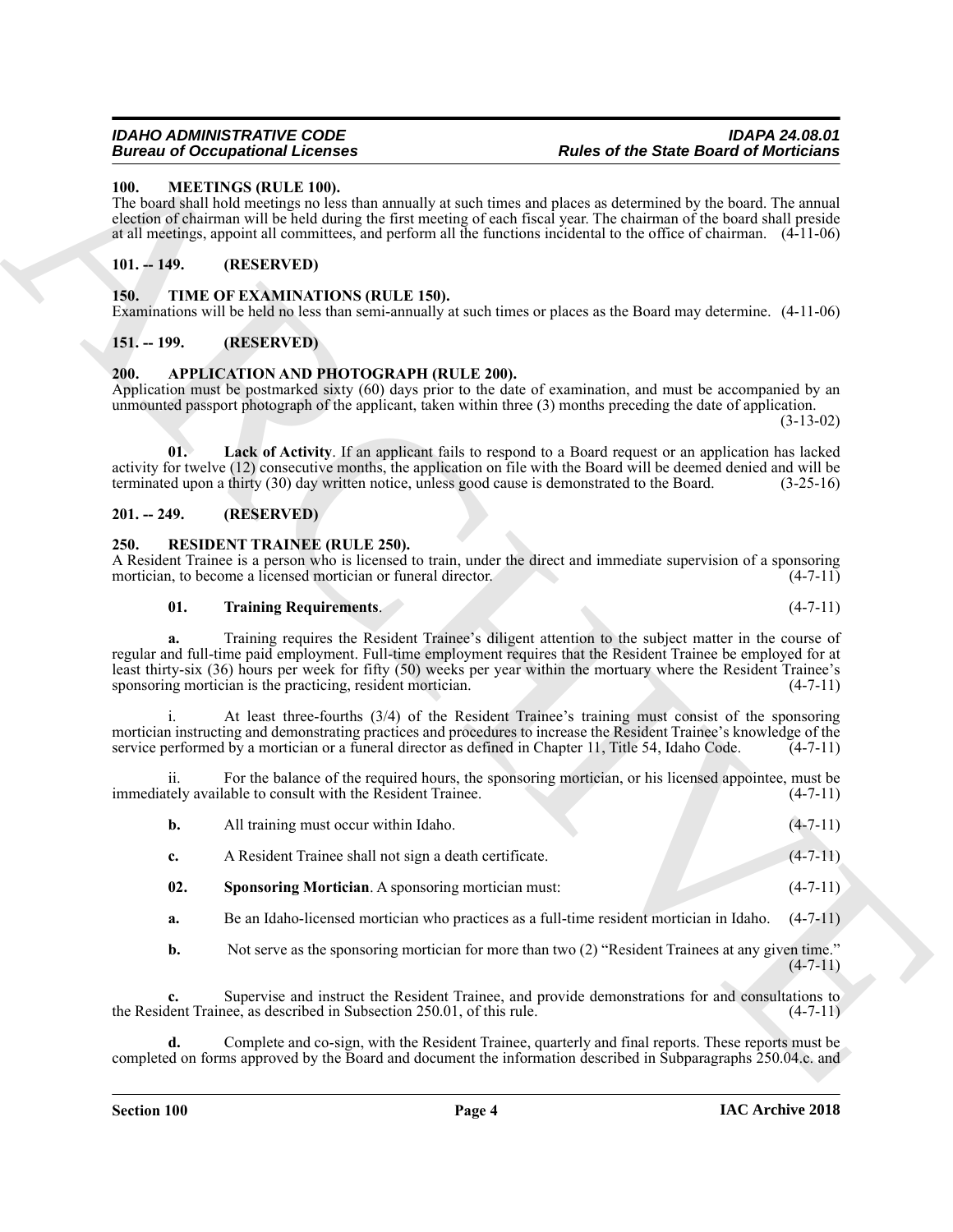250.04.d., of this rule. The sponsoring mortician must promptly submit a report after the period of time covered by the report ends. For example, the sponsoring mortician must promptly submit the first quarter report after the first quarter ends, the second quarter report after the second quarter ends, etc.  $(4-7-11)$ 

<span id="page-4-3"></span>**e.** Promptly notify the Board in writing if a Resident Trainee's training is terminated, including termination due to interruption as specified in Subsection 250.05, of this rule and submit a final report documenting training up to the termination date. training up to the termination date.

Beautiful Containing the containing the same of the same of the Same Board of Mericulais and the same state of the Same Board of Mericulais and the Same Board of the Same Board of the Same Board of the Same Board of the S **03. Eligibility to Be Licensed**. A person may not be licensed as a "Resident Trainee" if the person has practiced as a Resident Trainee or apprentice for a total cumulative period of more than three (3) years in Idaho, unless approved by the Board for good cause. For purposes of accounting for total cumulative training as a Resident Trainee, the sponsoring mortician must notify the Bureau at the beginning and termination of the training period. When a Resident Trainee completes training, the Resident Trainee must complete the remaining qualifications for licensure as a mortician or funeral director within the following three (3) years or show good reason for further delay.  $(3-29-17)$ 

### <span id="page-4-5"></span>**04. Resident Trainee Applicants to Qualify**. (7-1-93)

**a.** An applicant for a Resident Trainee license must apply on Board-approved forms and pay the ate fee. The applicant must: (4-7-11) appropriate fee. The applicant must:

i. Be at least eighteen (18) years of age; (4-7-11)

| Be of good moral character: | $(4-7-11)$ |
|-----------------------------|------------|
|                             |            |

iii. Have graduated from an accredited high school or have received an equivalent education as determined by the standards set and established by the state board of education; (4-7-11)

iv. Provide a photo as specified in Section 200 of this rule; and (4-7-11)

v. Identify the sponsoring mortician and the funeral establishment in which the applicant will train. The applicant must promptly notify the Board in writing if this information changes during the training period.

 $(4 - 7 - 11)$ 

**b.** The effective date of the resident training shall be determined by the board at its next meeting. In no case shall it be prior to the date the application, together with the required fees, are received in the office of the Bureau. (4-11-06)

**c.** Resident Trainees pursuing a mortician license must complete and co-sign, with the sponsoring mortician, quarterly and final reports documenting that the applicant has assisted in embalming at least twenty-five (25) dead human bodies and assisted in making at least twenty-five (25) funeral arrangements and in conducting at least twenty-five (25) funerals under supervision. (4-7-11)

**d.** Resident Trainees pursuing a funeral director license must complete and co-sign, with the sponsoring mortician, quarterly and final reports documenting that the applicant has assisted in making at least twenty-five (25) funeral arrangements and in conducting at least twenty-five (25) funerals under supervision.

 $(4 - 7 - 11)$ 

<span id="page-4-4"></span>**05. Interruption in Training**. An interruption in training of sixty (60) days or more constitutes on of training. termination of training.

### <span id="page-4-0"></span>**251. -- 299. (RESERVED)**

### <span id="page-4-2"></span><span id="page-4-1"></span>**300. APPLICATIONS AND EXAMINATION (RULE 300).**

In order to be admitted to the examination, the applicant must submit a completed application on forms provided by the bureau and provide all requested documentation including proof of having completed the training period as prescribed by law and these rules, and meet the specific requirements for license as set forth in Section 54-1109 of the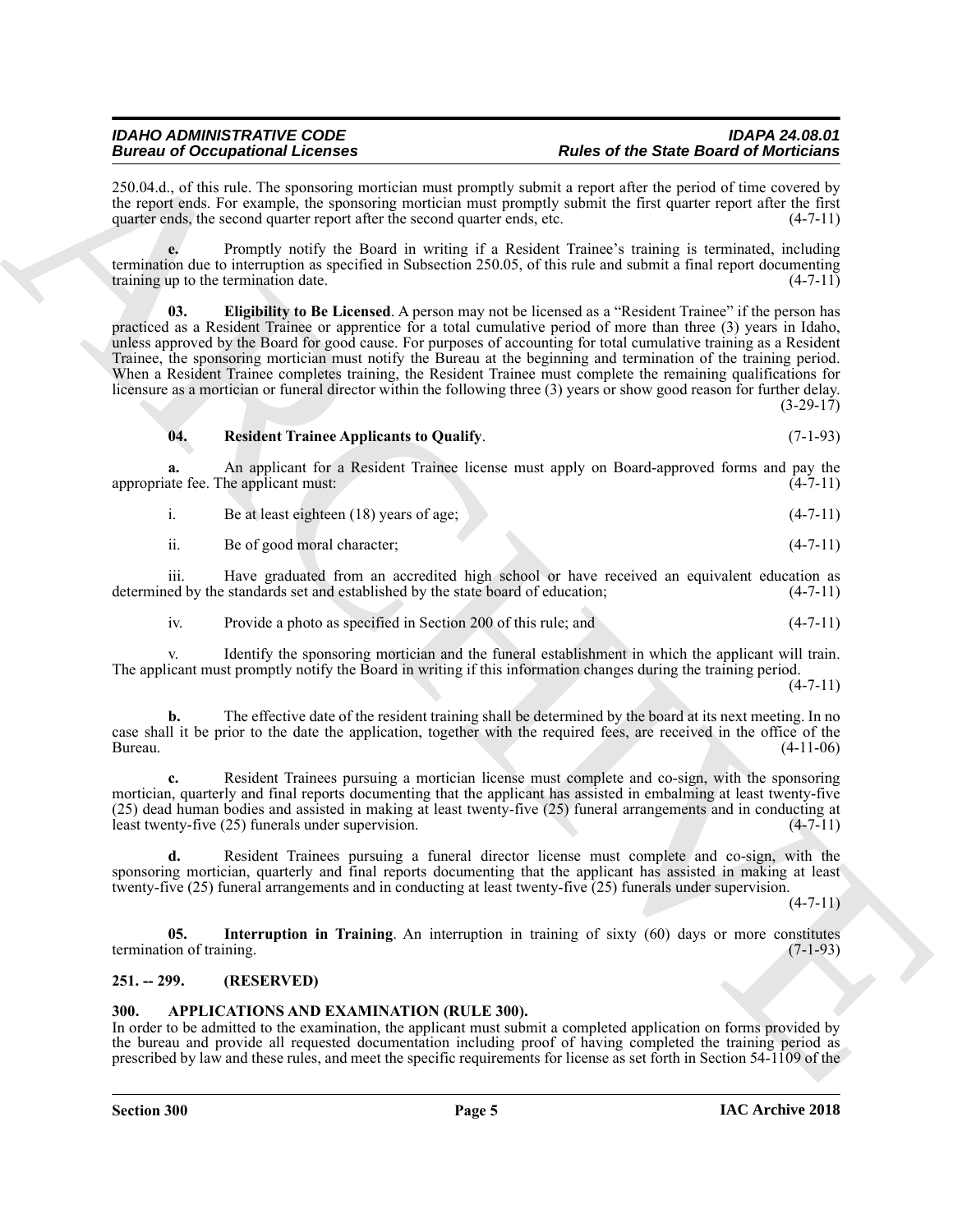Idaho Code as follows: (4-11-06)

<span id="page-5-2"></span>**01. Age**. Applicant must have attained the age of twenty-one (21) years by the time of examination. (7-1-93)

<span id="page-5-6"></span><span id="page-5-5"></span>**02. Moral Character**. Must be of good moral character. (7-1-93)

<span id="page-5-4"></span>**03. Mortician Educational Requirements**. Applicants for a mortician license must have completed and received credit for at least sixty (60) semester hours or ninety (90) quarter hours instruction in a duly accredited college or university and has obtained at least a C grade average for all courses of instruction; provided, however, at least three-fourths (3/4) of all such credits must be for courses in fields of liberal arts, business or science directly relating to the knowledge required to successfully compete in the field of mortuary science. In questionable cases the decision of the board shall be final. These requirements shall be in addition to and not considered a part of the completion of and graduation from a mortuary college accredited by the American Board of Funeral Service Education that includes an embalming course of study. (4-11-06)

Euler control de Comparison de Comparison de Comparison de Comparison de Comparison de Comparison de Comparison de Comparison de Comparison de Comparison de Comparison de Comparison de Comparison de Comparison de Comparis **04. Funeral Director Educational Requirements**. Applicants for a funeral director license must have completed and received at least sixty (60) semester hours' or ninety (90) quarter-hours' instruction from a duly accredited college or university and has obtained at least a C grade average for all courses of instruction; provided, however, at least three-fourths (3/4) of all such credits must be for courses in the fields of liberal arts, business or science as defined and specified by the board. These requirements shall be in addition to completion of at least fifteen (15) semester credit hours or the equivalent from a mortuary college accredited by the American board of funeral service education, inc., or such credits as are otherwise approved by the board, with course of study to include business law, psychology, sociology, funeral service counseling, funeral service management and other classes that relate to conducting funeral business. (4-11-06)

<span id="page-5-7"></span><span id="page-5-3"></span>**05. Photo**. A photo as specified in Section 200 of these rules.  $(4-11-06)$ 

**06. Completion of One Year as a Resident Trainee**. Must have served one (1) year as required by statute as a Resident Trainee and receive certification from a sponsoring mortician in Idaho. (4-11-06)

**a.** An applicant pursuing licensure as a mortician must document on Board-approved forms that the applicant has assisted in embalming at least twenty-five (25) dead human bodies and assisted in making at least twenty-five (25) funeral arrangements and in conducting at least twenty-five (25) funerals under the supervision of a sponsoring mortician. (4-7-11) sponsoring mortician.

**b.** An applicant pursuing licensure as a funeral director must document on Board-approved forms that the applicant has assisted in making at least twenty-five (25) funeral arrangements and in conducting twenty-five (25) funerals under the supervision of a sponsoring mortician. (4-7-11)

### <span id="page-5-0"></span>**301. -- 324. (RESERVED)**

<span id="page-5-8"></span><span id="page-5-1"></span>**325. APPROVED EXAMINATION (RULE 325).**

Applicants for licensure shall successfully pass the examinations set forth below. (3-16-04)

<span id="page-5-10"></span>**01. Mortician Examination**. The Mortician examination shall consist of: (3-16-04)

**a.** All sections of the International Conference of Funeral Service Examining Board's National Board Examination; and (3-16-04)

**b.** The examination of the laws and rules of the state of Idaho relating to the care, disinfection, preservation, burial, transportation, or other final disposition of human remains; and (3-16-04)

**c.** The examination of the rules of the Department of Health and Welfare relating to infectious and quarantine. (3-16-04) diseases and quarantine.

<span id="page-5-9"></span>**02. Funeral Director**. The funeral director examination shall consist of: (3-16-04)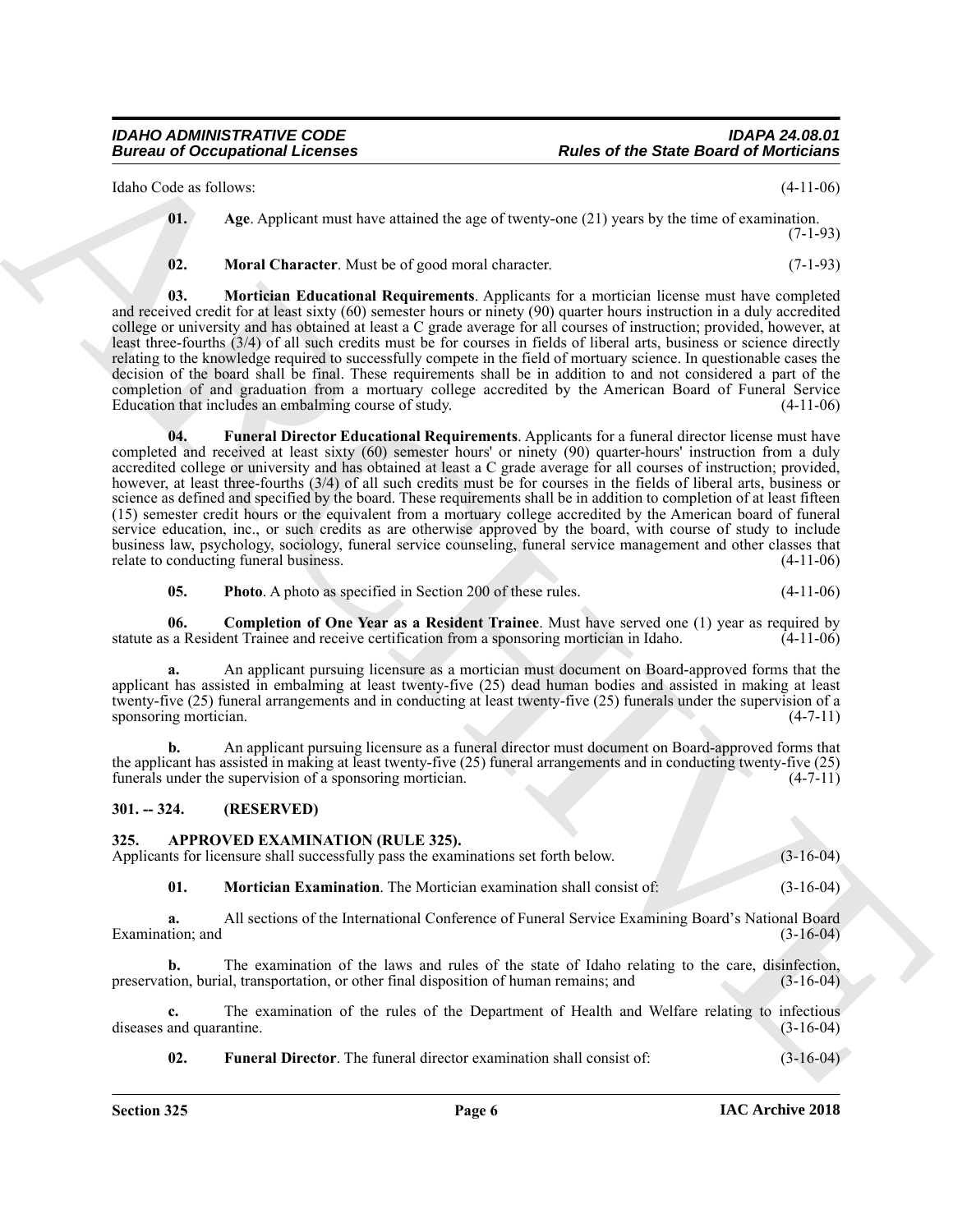**a.** The Arts section of the State Based Examination conducted by the International Conference of Funeral Service Examination Board; and (4-2-08)

**b.** The examination of the laws and rules of the state of Idaho relating to the care, disinfection, preservation, burial, transportation, or other final disposition of human remains; and (3-16-04)

<span id="page-6-7"></span>**c.** The examination of the rules of the Idaho Department of Health and Welfare relating to infectious diseases and quarantine. (3-16-04)

**Example and Constraints of the Save Basic distributed by the Basic distribution of Constraints Constraints Constraints Constraints of the Constraints Constraints of the Constraints of the Constraints of the Constraints o 03. Grading**. The required average grade to pass the examination is seventy-five percent (75%). Provided further, that where the applicant has a score of less than seventy percent (70%) in one (1) or more subjects, such applicant shall not be passed, notwithstanding that his average mark may be higher than seventy-five percent (75%), however, should the applicant apply for reexamination he may, by board approval, be required to retake only that portion of the examination which he failed in previous examination. (3-16-04)

### <span id="page-6-0"></span>**326. -- 349. (RESERVED)**

### <span id="page-6-8"></span><span id="page-6-1"></span>**350. ENDORSEMENT (RULE 350).** Refer to Section 54-1109(3) and (4), Idaho Code. (3-16-04)

<span id="page-6-2"></span>**351. -- 379. (RESERVED)**

### <span id="page-6-10"></span><span id="page-6-3"></span>**380. INACTIVE LICENSE.**

**01. Request for Inactive License**. Persons holding an unrestricted mortician or funeral director license in this state may apply for inactive status by making written application to the Board on a form prescribed by the Board and paying the established fee.

<span id="page-6-12"></span><span id="page-6-11"></span>

| - 02. | <b>Inactive License Status.</b> |  | $(3-22-18)$ |
|-------|---------------------------------|--|-------------|
|       |                                 |  |             |

**a.** Inactive license renewal notices and licenses will be marked "inactive". (3-22-18)

**b.** Inactive license holders may not practice in Idaho while on inactive status.  $(3-22-18)$ 

**c.** All continuing education requirements will be waived for any year or portion thereof that a licensee maintains an inactive license and is not actively practicing or supervising in Idaho. (3-22-18)

**03.** Return to Active License Status. An inactive license holder may convert from inactive to active tatus by:<br>(3-22-18) license status by:

<span id="page-6-13"></span>**a.** Making written application to the Board on a form prescribed by the Board;  $(3-22-18)$ 

**b.** Providing documentation to the Board showing successful completion within the previous twelve (12) months of the continuing education requirements for renewal of an active license; and (3-22-18)

**c.** Paying a fee equivalent to the difference between the current inactive fee and the active renewal fee.  $(3-22-18)$ 

### <span id="page-6-4"></span>**381. -- 399. (RESERVED)**

### <span id="page-6-9"></span><span id="page-6-5"></span>**400. EXPIRATION OF LICENSE (RULE 400).**

All licenses shall expire each year and will be cancelled if not renewed by payment of the required fee before the birthdate of the license holder. There will be no grace period. (3-16-04)

<span id="page-6-6"></span>**401. -- 409. (RESERVED)**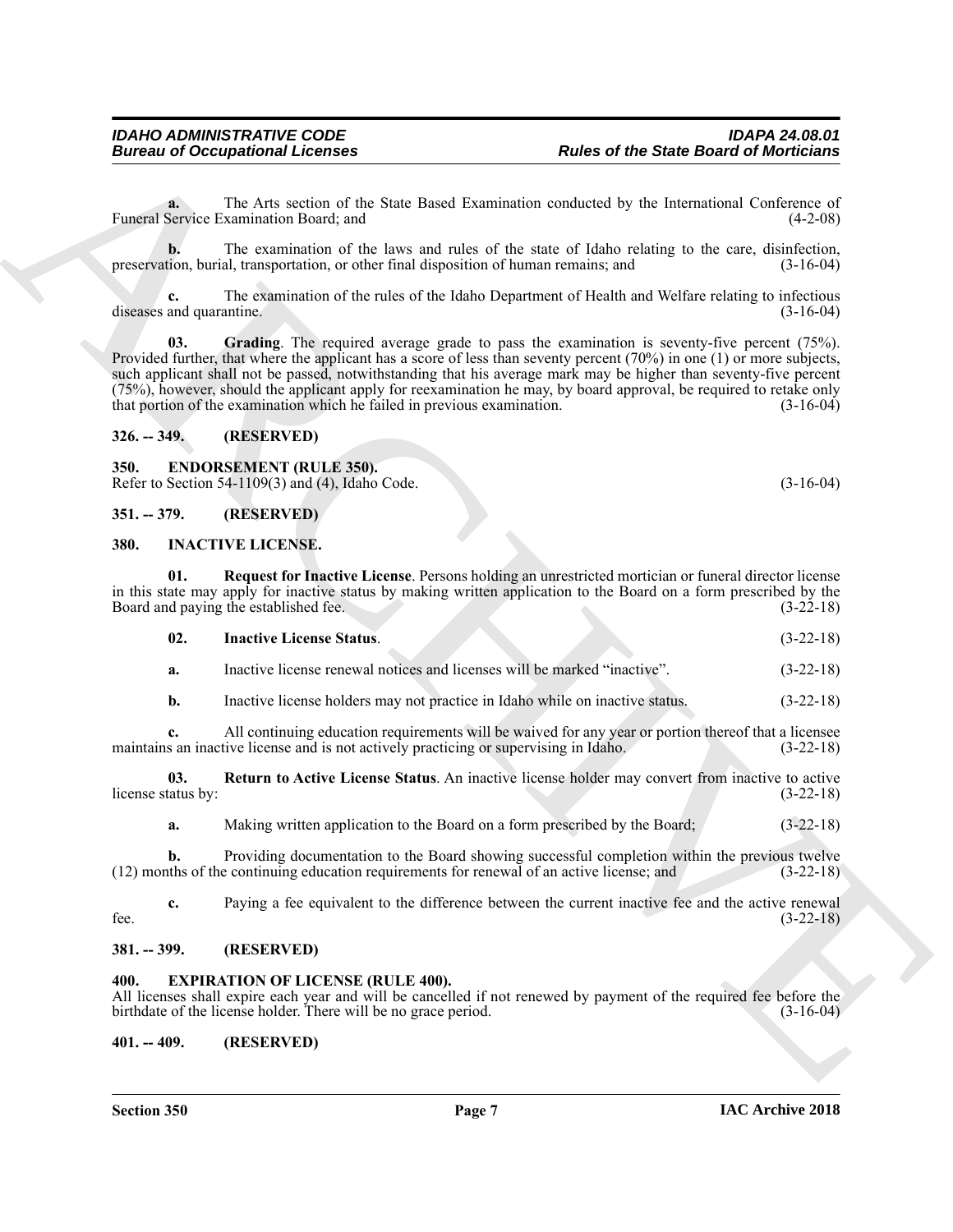### *IDAHO ADMINISTRATIVE CODE IDAPA 24.08.01* **Rules of the State Board of Morticians**

<span id="page-7-1"></span><span id="page-7-0"></span>**410. CONTINUING EDUCATION (RULE 410).**

In order to protect the public health and safety and promote the public welfare, the Board has adopted the following rules for continuing education. (3-29-10)

<span id="page-7-2"></span>**01. Continuing Education (CE) Requirement**. Each Idaho licensed mortician and funeral director must successfully complete a minimum of eight (8) hours of continuing education annually for license renewal.

 $(3-29-10)$ 

**a.** Beginning July 1, 2011, each licensee must certify on their renewal application form that compliance with the annual CE requirements has been met during the previous twelve (12) months. The Board may conduct such continuing education audits and require verification of attendance as deemed necessary to ensure compliance with the CE requirements. (3-29-10)

**b.** A licensee is considered to have satisfied the CE requirements for the first renewal of the initial  $\mu$  (3-29-10)  $(3-29-10)$ 

<span id="page-7-3"></span>**c.** After July 1, 2011, and prior to reinstatement of a license lapsed, canceled, or otherwise nonrenewed for less than five (5) years, the applicant must provide proof of attendance of eight (8) hours of continuing education for the previous twelve (12) months. A license that has lapsed, been canceled, or otherwise not renewed for more than five (5) years may be reinstated in accordance with Section 67-2614, Idaho Code. (3-29-10)

**Bruce of DeCember 21. Rober of Hench** Barnet Control in the Same Barnet Barnet Barnet Barnet Barnet Barnet Barnet Barnet Barnet Barnet Barnet Barnet Barnet Barnet Barnet Barnet Barnet Barnet Barnet Barnet Barnet Barnet **02. Credit**. Continuing education credit will only be given for actual time in attendance or for the time spent participating in the educational activity. One (1) hour of continuing education is equal to sixty (60) minutes. Courses taken by correspondence or by computer on-line may be approved for continuing education if the courses require an exam or other proof of successful completion. Only four (4) hours of the required continuing education may be from correspondence, computer on-line, or self-study in each renewal period. The remaining hours must be in an interactive setting that provides the opportunity for participants to communicate directly with the instructor. Each licensee must maintain proof of attendance or successful completion documentation of all continuing education courses for a period of three (3) years. (3-29-10)

**a.** A licensee may carryover a maximum of eight (8) hours of continuing education to meet the next year's continuing education requirement. Only four (4) hours may be carried over from correspondence, computer online, or self-study. (3-29-10)

<span id="page-7-5"></span>**03. Providers/Sponsors/Subjects of Continuing Education**. The continuing education must be provided by a college or university, a national or state association, trade group, or other person or entity approved by the Board and must be germane to the license held. Continuing education may include, but shall not be limited to, the following subject areas: (3-29-10)

**a.** Public Health and Technical. This includes, but is not limited to, embalming, restorative art, after an procurement, sanitation, and infection control. care, organ procurement, sanitation, and infection control.

**b.** Business Management. This includes, but is not limited to, computer application, marketing, l' management, accounting, or comparable subjects. (3-29-10) personnel management, accounting, or comparable subjects.

**c.** Social Science. This includes, but is not limited to, communication skills (both written and oral), sociological factors, counseling, grief psychology, funeral customs, or comparable subjects. (3-29-10)

**d.** Legal, Ethical, Regulatory. This includes, but is not limited to, OSHA (Occupational Safety and Health Association), FTC (Federal Trade Commission), ethical issues, legal interpretations, or comparable subjects. (3-29-10)

**04. Verification of Attendance**. Each licensee must maintain verification of attendance by securing authorized signatures or other documentation from the course instructors or sponsoring institution substantiating any<br>and all hours attended by the licensee. (3-29-10) and all hours attended by the licensee.

<span id="page-7-6"></span><span id="page-7-4"></span>**05. Failure to Fulfill the Continuing Education Requirements**. The license will not be renewed for a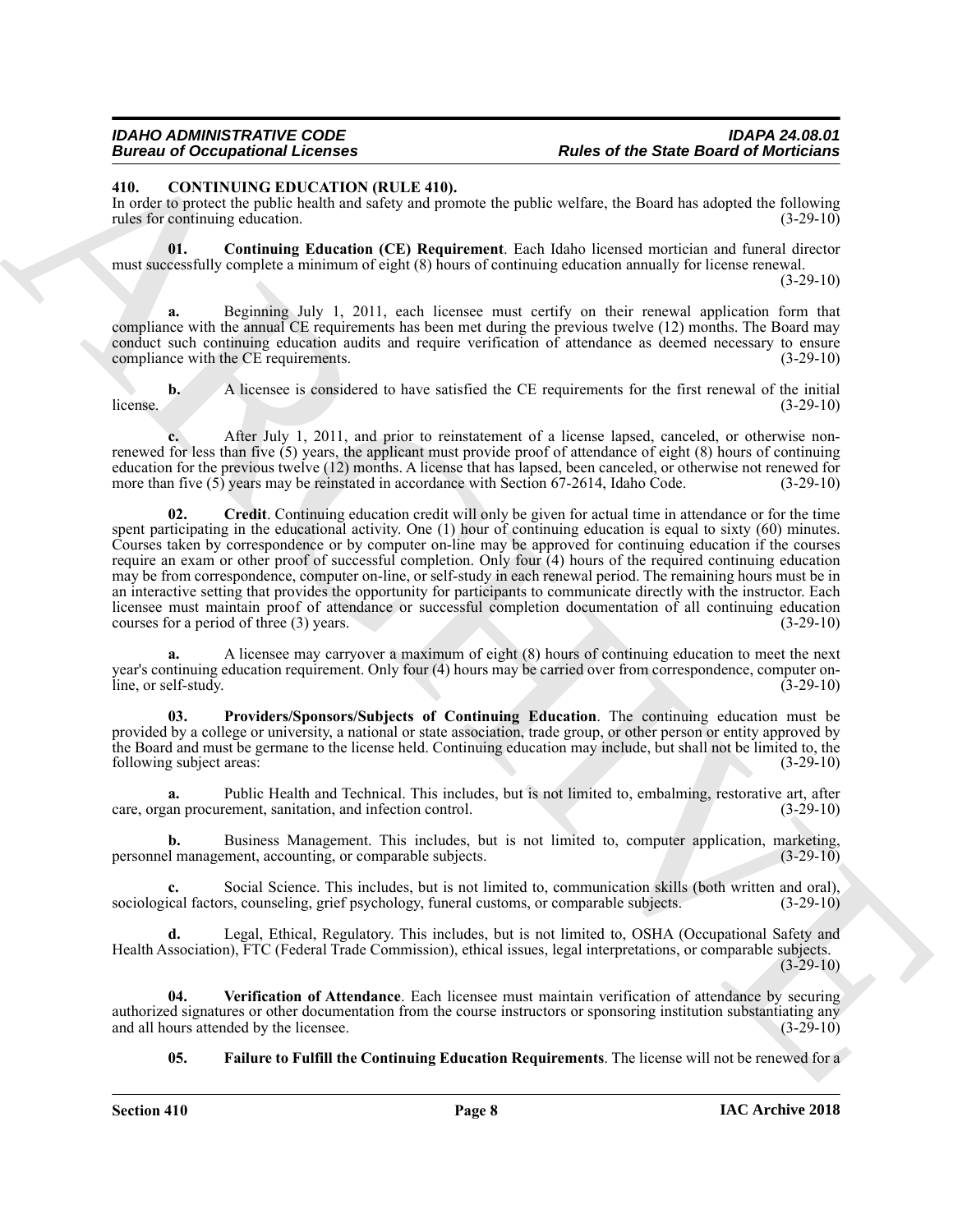### <span id="page-8-4"></span><span id="page-8-0"></span>**411. -- 424. (RESERVED)**

### <span id="page-8-10"></span><span id="page-8-1"></span>**425. MAINTENANCE OF PRE-NEED TRUST ACCOUNT FEES (RULE 425).**

### <span id="page-8-2"></span>**426. -- 449. (RESERVED)**

### <span id="page-8-7"></span><span id="page-8-5"></span><span id="page-8-3"></span>**450. FUNERAL ESTABLISHMENT AND CREMATORY ESTABLISHMENT (RULE 450).**

|                   | <b>Bureau of Occupational Licenses</b>                                                    | <b>Rules of the State Board of Morticians</b>                                                                                                                                                                                                                                                                                                                                                                                                                                                                                                        |             |
|-------------------|-------------------------------------------------------------------------------------------|------------------------------------------------------------------------------------------------------------------------------------------------------------------------------------------------------------------------------------------------------------------------------------------------------------------------------------------------------------------------------------------------------------------------------------------------------------------------------------------------------------------------------------------------------|-------------|
|                   | compliance with the CE requirements is subject to disciplinary action by the Board.       | licensee who fails to certify compliance with CE requirements. A licensee who makes a false attestation regarding                                                                                                                                                                                                                                                                                                                                                                                                                                    | $(3-29-10)$ |
| 06.               |                                                                                           | Special Exemption. The Board has authority to make exceptions for reasons of individual<br>hardship, including health, when certified by a medical doctor, or other good cause. Each licensee must provide any<br>information requested by the Board to assist in substantiating hardship cases. This exemption is granted at the sole<br>discretion of the Board. Request for special exemption must be made prior to licensure renewal.                                                                                                            | $(3-29-10)$ |
| $411. - 424.$     | (RESERVED)                                                                                |                                                                                                                                                                                                                                                                                                                                                                                                                                                                                                                                                      |             |
| 425.              | <b>MAINTENANCE OF PRE-NEED TRUST ACCOUNT FEES (RULE 425).</b>                             | Maintenance of pre-need trust accounts fee. Pursuant to Section 54-1134 D, Idaho Code, a fee not to exceed ten<br>percent (10%) of the annual earned interest income may be charged for maintenance of pre-need trust accounts.                                                                                                                                                                                                                                                                                                                      | $(4-11-06)$ |
| $426. - 449.$     | (RESERVED)                                                                                |                                                                                                                                                                                                                                                                                                                                                                                                                                                                                                                                                      |             |
| 450.              | written notice, unless good cause is demonstrated to the Board.                           | FUNERAL ESTABLISHMENT AND CREMATORY ESTABLISHMENT (RULE 450).<br>All applicants for establishment license shall submit a completed application on a form approved by the Board. All<br>newly licensed establishments and all branch or satellite facilities must meet the same requirements for licensure. A<br>walk-through inspection of the establishment must be arranged and completed within six (6) months of the Board's<br>review of the application or the application will be deemed denied and will be terminated upon a thirty (30) day | $(3-25-16)$ |
| 01.               | crematory establishment in Idaho shall document the following:                            | Contents of Application. Each applicant for a license to operate a funeral establishment or                                                                                                                                                                                                                                                                                                                                                                                                                                                          | $(4-2-08)$  |
| a.                | Name and address of owner whether individual or entity; and                               |                                                                                                                                                                                                                                                                                                                                                                                                                                                                                                                                                      | $(4-2-08)$  |
| $\mathbf{b}$ .    | Notarized signature of applicant or authorized agent; and                                 |                                                                                                                                                                                                                                                                                                                                                                                                                                                                                                                                                      | $(4-2-08)$  |
| c.                | Name and license number of responsible licensee; and                                      |                                                                                                                                                                                                                                                                                                                                                                                                                                                                                                                                                      | $(4-2-08)$  |
| d.                | Other such information as the board may require.                                          |                                                                                                                                                                                                                                                                                                                                                                                                                                                                                                                                                      | $(4-2-08)$  |
| 02.               | establishment shall constitute a new funeral establishment for the purposes of licensure. | Change in Ownership or Location. Any change in the ownership or location of a funeral                                                                                                                                                                                                                                                                                                                                                                                                                                                                | $(7-1-93)$  |
| 03.<br>following: |                                                                                           | <b>Funeral Establishment.</b> All funeral establishments shall be required to provide each of the                                                                                                                                                                                                                                                                                                                                                                                                                                                    | $(4-2-08)$  |
| a.                | An operating room and necessary equipment for embalming;                                  |                                                                                                                                                                                                                                                                                                                                                                                                                                                                                                                                                      | $(4-2-08)$  |
| b.                | depiction of caskets and merchandise;                                                     | A selection room for caskets and merchandise which may include video, catalogs, and electronic                                                                                                                                                                                                                                                                                                                                                                                                                                                       | $(4-2-08)$  |
| c.                | A chapel where funeral or other religious ceremonies may be held; and                     |                                                                                                                                                                                                                                                                                                                                                                                                                                                                                                                                                      | $(4-2-08)$  |
| d.                | A room for viewing and visitation.                                                        |                                                                                                                                                                                                                                                                                                                                                                                                                                                                                                                                                      | $(4-2-08)$  |
| 04.               | statement showing to the extent then known the following:                                 | Funeral Firm. Every funeral firm in the state of Idaho and/or licensee thereof shall give or cause to<br>be given to the person or persons making funeral arrangements or arranging for the disposition of the dead human<br>body at the time of said arrangements and prior to rendering that service or providing that merchandise, a written                                                                                                                                                                                                      | $(7-1-93)$  |
|                   |                                                                                           | The price of the service that the person or persons have selected and what is included therein.                                                                                                                                                                                                                                                                                                                                                                                                                                                      |             |

- <span id="page-8-8"></span><span id="page-8-6"></span>**c.** A chapel where funeral or other religious ceremonies may be held; and  $(4-2-08)$
- <span id="page-8-9"></span>**d.** A room for viewing and visitation. (4-2-08)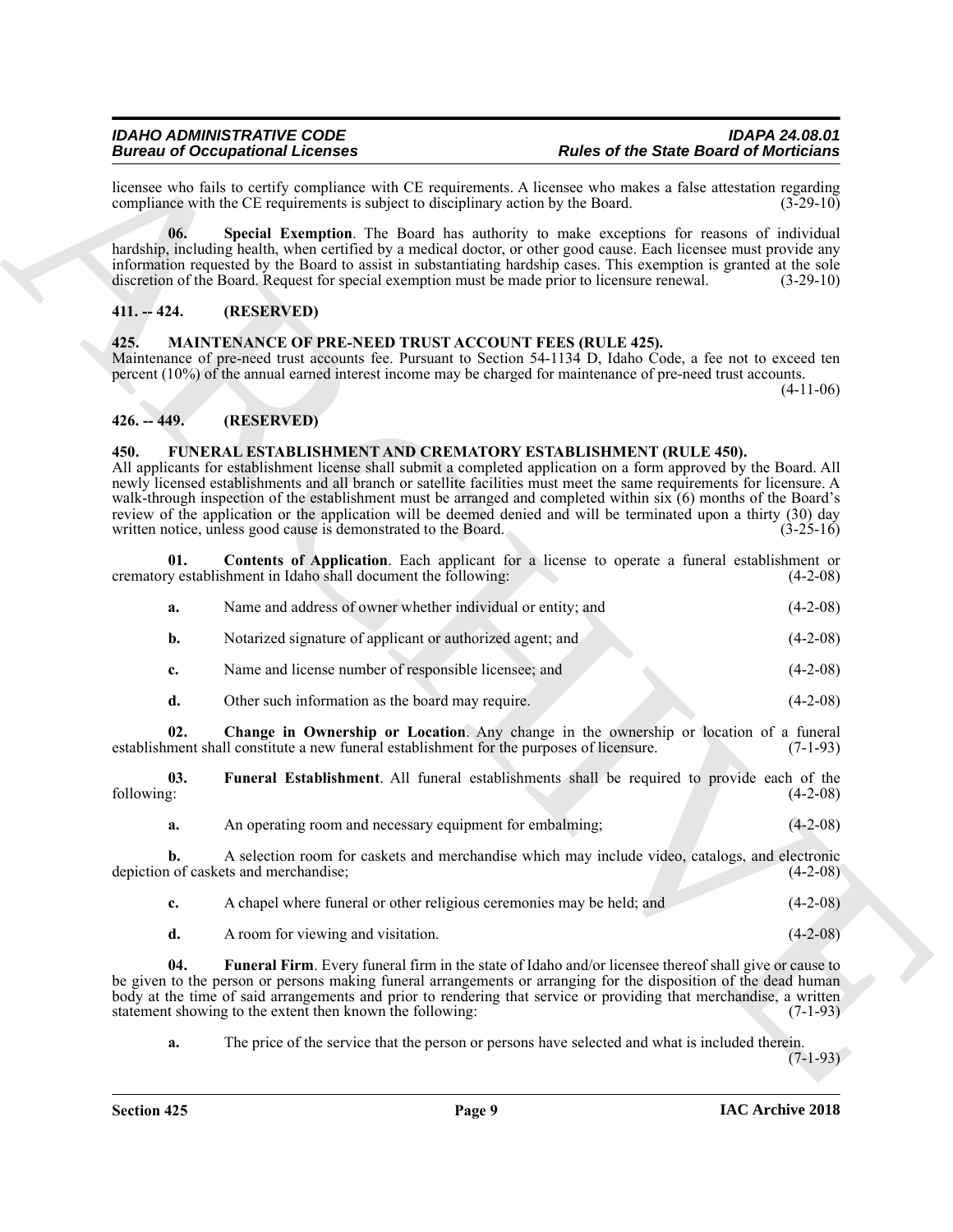**b.** The prices of each of the supplementary items of service and/or merchandise requested. (7-1-93)

**c.** The amount involved for each of the items for which the firm will advance monies as an accommodation for the family. (7-1-93)

<span id="page-9-3"></span>**d.** The method of payment. (7-1-93)

**e.** If the quoted price includes a basic component of a funeral or a part thereof which is not desired, then a credit thereof should be granted. (7-1-93)

**05.** Crematory Establishment. All crematory establishments shall be required to provide each of the following: (4-2-08) following: (4-2-08)

**Example of Procession of Comparison Internet of the Same density are not Same density internal and the set of the Same density of the Same density and the Same density of the Same density and the Same density of the Same a.** Detailed information regarding each retort, specifically documenting that each retort and accompanying equipment is listed by an approved testing agency as listed in the Uniform Fire Code or in the case of alkaline hydrolysis, a pressurized vessel heated to 150  $\check{C}$  (330 F) for a minimum recommended period of thirty (30) minutes, thereby meeting or exceeding the United States Center for Disease Control (CDC) requirements for the complete destruction of human pathogens; and (3-20-14)

**b.** One (1) set of blueprints for the proposed new construction or remodeling where the retort is to be located. The blueprints must be approved by the local building department as being in compliance with applicable building codes and ordinances. (4-2-08) building codes and ordinances.

### <span id="page-9-0"></span>**451. (RESERVED)**

### <span id="page-9-4"></span><span id="page-9-1"></span>**452. MINIMUM STANDARDS (RULE 452).**

<span id="page-9-8"></span>**01. Reasonable Sanitation and Safety Required**. In the interest of the protection of the public welfare, no license will be issued on an application to operate a funeral establishment or crematory unless it is apparent that the establishment or crematory can and will be operated in a reasonably sanitary and safe manner and that all pertinent federal, state, and local permits have been obtained when operating an alkaline hydrolysis retort.

(3-20-14)

<span id="page-9-9"></span>**02. Reduction of Cremated Remains**. No crematory will be licensed or operated unless it is capable of reducing human remains to cremains containing not more than five percent (5%) of the weight of the body immediately after death. (3-16-04)

<span id="page-9-6"></span>**03. Delay Before Cremation**. No dead human body, regardless of cause of death, is to be cremated, nor is actual cremation of such a body to be commenced, unless the county coroner in the county in which the death occurred gives his written authorization to cremate the body. (3-16-04)

**04. Embalming**. If a dead human body is to be held longer than twenty-four (24) hours prior to burial, cremation, or other disposition, the body must be either embalmed or refrigerated at thirty-six degrees Fahrenheit (36F) or less until buried, cremated, or otherwise disposed of. (4-11-06)

<span id="page-9-7"></span><span id="page-9-5"></span>**05. Casket Not Necessary**. It is not necessary for the body to be in a casket for cremation to take place. (3-16-04)

**a.** This is not to be construed to mean that the crematory must cremate without a casket; and

 $(3-16-04)$ 

**b.** It will not prevent the operators from developing their own internal requirements for aesthetic or sanitary reasons. (3-16-04)

### <span id="page-9-10"></span><span id="page-9-2"></span>**453. RECEIPT FOR BODIES TO BE CREMATED (RULE 453).**

The following must be performed by the operator of a crematory upon receipt of a human body for cremation: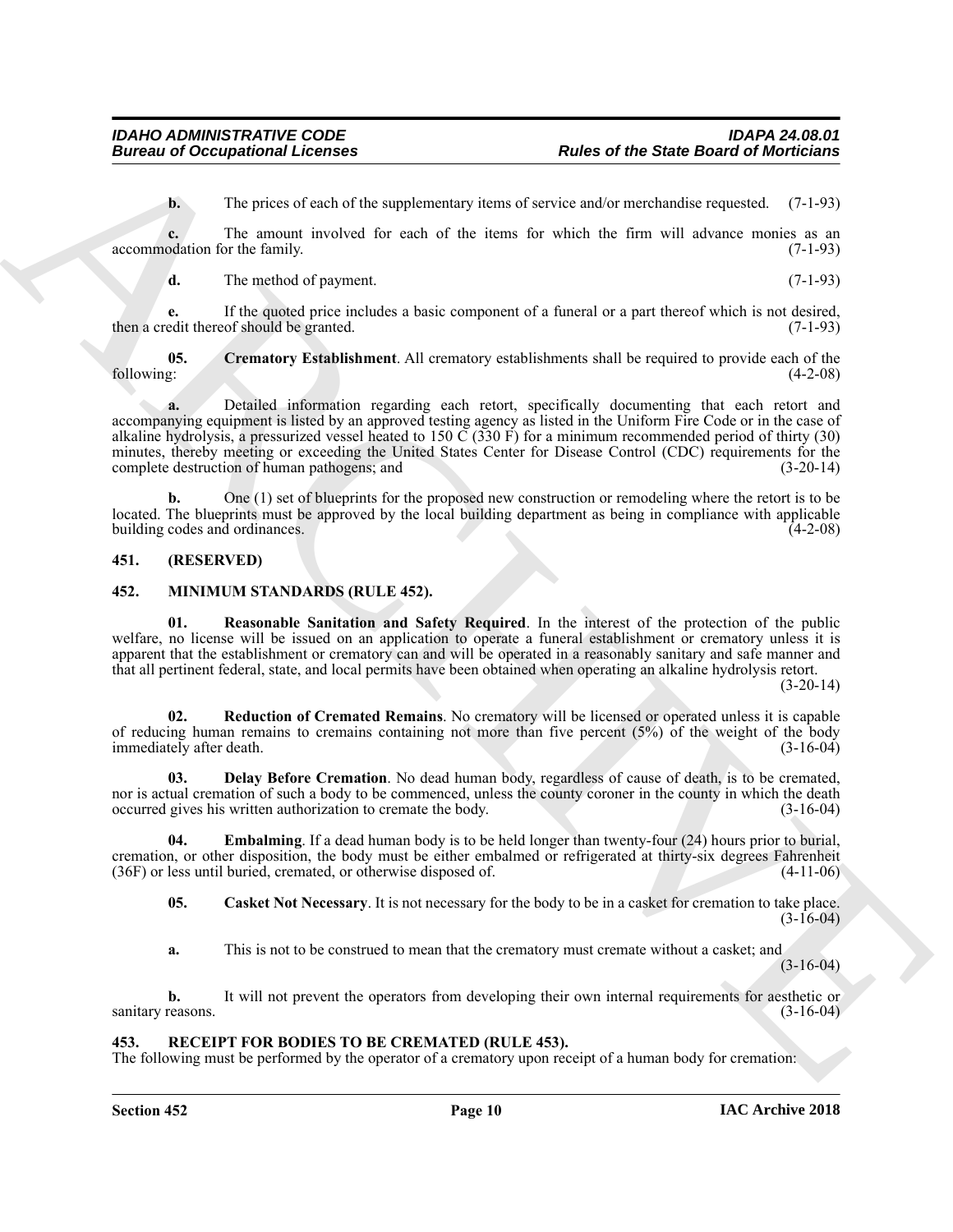### <span id="page-10-9"></span><span id="page-10-8"></span><span id="page-10-7"></span><span id="page-10-6"></span><span id="page-10-0"></span>*IDAHO ADMINISTRATIVE CODE IDAPA 24.08.01* **Rules of the State Board of Morticians**

| 01.<br>02.<br>a.<br>$\mathbf{b}$ .<br>c.<br>d.<br>(1), who actually delivers the body.<br>454. | Provide a Receipt. A receipt must be delivered to the licensed mortician or funeral director, his<br>agent, or another person who delivers such body to the crematory.<br>Contents of Receipt. The receipt must show:<br>The name of the decedent whose body was received; and<br>The date on which that body was received; and<br>The place where that body was received; and<br>The name and address of the funeral establishment from whom that body was received; and<br>The name and address of the person, or the names and addresses of the persons, if more than one<br><b>RECORDS OF BODIES (RULE 454).</b> | $(3-16-04)$<br>$(3-16-04)$<br>$(3-16-04)$<br>$(3-16-04)$<br>$(3-16-04)$ |
|------------------------------------------------------------------------------------------------|----------------------------------------------------------------------------------------------------------------------------------------------------------------------------------------------------------------------------------------------------------------------------------------------------------------------------------------------------------------------------------------------------------------------------------------------------------------------------------------------------------------------------------------------------------------------------------------------------------------------|-------------------------------------------------------------------------|
|                                                                                                |                                                                                                                                                                                                                                                                                                                                                                                                                                                                                                                                                                                                                      |                                                                         |
|                                                                                                |                                                                                                                                                                                                                                                                                                                                                                                                                                                                                                                                                                                                                      |                                                                         |
|                                                                                                |                                                                                                                                                                                                                                                                                                                                                                                                                                                                                                                                                                                                                      |                                                                         |
|                                                                                                |                                                                                                                                                                                                                                                                                                                                                                                                                                                                                                                                                                                                                      |                                                                         |
|                                                                                                |                                                                                                                                                                                                                                                                                                                                                                                                                                                                                                                                                                                                                      | $(3-16-04)$<br>$(3-16-04)$                                              |
|                                                                                                |                                                                                                                                                                                                                                                                                                                                                                                                                                                                                                                                                                                                                      |                                                                         |
|                                                                                                |                                                                                                                                                                                                                                                                                                                                                                                                                                                                                                                                                                                                                      |                                                                         |
|                                                                                                |                                                                                                                                                                                                                                                                                                                                                                                                                                                                                                                                                                                                                      | $(3-16-04)$                                                             |
|                                                                                                |                                                                                                                                                                                                                                                                                                                                                                                                                                                                                                                                                                                                                      |                                                                         |
| 01.                                                                                            | Content of Record. Each funeral establishment and crematory must maintain a record of each<br>burial, cremation, or other disposition of human remains, disclosing:                                                                                                                                                                                                                                                                                                                                                                                                                                                  | $(4-11-06)$                                                             |
| a.                                                                                             | The name of the decedent; and                                                                                                                                                                                                                                                                                                                                                                                                                                                                                                                                                                                        | $(4-11-06)$                                                             |
| b.                                                                                             | The name and address of the person, or names and addresses of the persons if more than one (1),<br>authorizing the burial, cremation, or other disposition of that body; and                                                                                                                                                                                                                                                                                                                                                                                                                                         | $(4-11-06)$                                                             |
| c.                                                                                             | A statement as to whether or not the body was embalmed; and                                                                                                                                                                                                                                                                                                                                                                                                                                                                                                                                                          | $(3-16-04)$                                                             |
| d.                                                                                             | The date of the burial, cremation, or other disposition of that body; and                                                                                                                                                                                                                                                                                                                                                                                                                                                                                                                                            | $(4-11-06)$                                                             |
| e.                                                                                             | The subsequent disposal of any cremated remains.                                                                                                                                                                                                                                                                                                                                                                                                                                                                                                                                                                     | $(4-11-06)$                                                             |
| 455.                                                                                           | RESPONSIBILITY, INSPECTION, AND CONFIDENTIALITY OF RECORDS (RULE 455).                                                                                                                                                                                                                                                                                                                                                                                                                                                                                                                                               |                                                                         |
| 01.                                                                                            | Responsibility for Record. Records regarding the burial, cremation, and other disposition of<br>human bodies must be made as soon as reasonably possible after the burial, cremation, or other disposition and must<br>be dated and signed by the licensed mortician or funeral director who supervised or was otherwise directly<br>responsible for the burial, cremation, or other disposition.                                                                                                                                                                                                                    | $(3-20-14)$                                                             |
| 02.                                                                                            | Inspection of Records. Records regarding the receipt, burial, cremation, and other disposition of<br>human bodies must be maintained at the funeral establishment and crematory and be open for inspection at any<br>reasonable time by the Board or its designated representatives.                                                                                                                                                                                                                                                                                                                                 | $(4-11-06)$                                                             |
| 03.<br>Chapter 1, Idaho Code.                                                                  | Confidentiality of Records. Any disclosure of information obtained by the Board in connection<br>with licensure activities and records of funerals or cremations must comply with Idaho Public Records Act, Title 74,                                                                                                                                                                                                                                                                                                                                                                                                | $(4-11-06)$                                                             |
| $456. - 499.$                                                                                  | (RESERVED)                                                                                                                                                                                                                                                                                                                                                                                                                                                                                                                                                                                                           |                                                                         |
| 500.                                                                                           | FEES (RULE 500).                                                                                                                                                                                                                                                                                                                                                                                                                                                                                                                                                                                                     |                                                                         |
| 01.                                                                                            | Funeral Director. Funeral director – eighty-five dollars (\$85) (original license/annual renewal).                                                                                                                                                                                                                                                                                                                                                                                                                                                                                                                   | $(3-22-18)$                                                             |

- <span id="page-10-13"></span><span id="page-10-12"></span><span id="page-10-11"></span><span id="page-10-10"></span><span id="page-10-5"></span><span id="page-10-4"></span><span id="page-10-3"></span><span id="page-10-2"></span><span id="page-10-1"></span>**500. FEES (RULE 500).**
	- **01. Funeral Director**. Funeral director eighty-five dollars (\$85) (original license/annual renewal).  $(3-22-18)$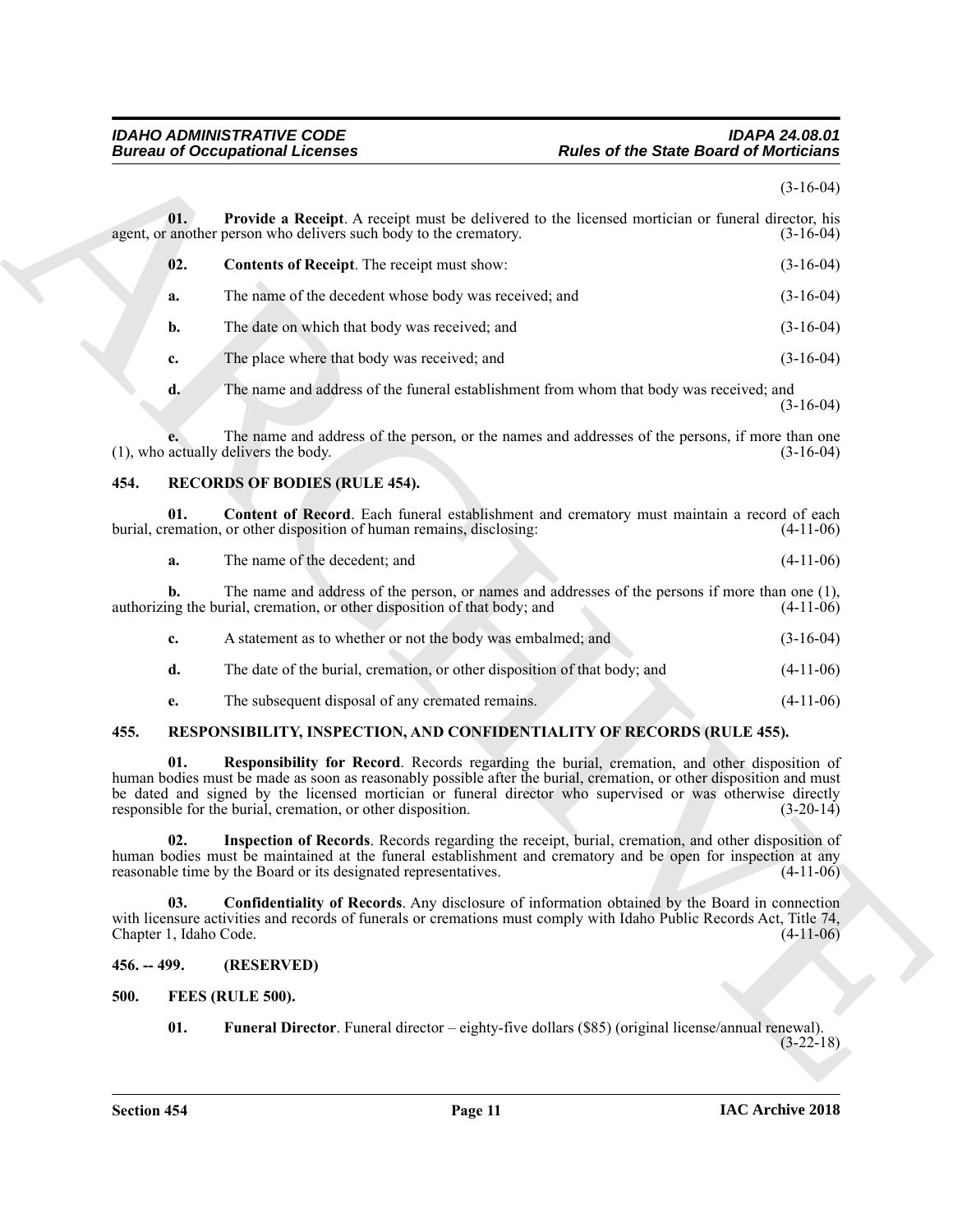<span id="page-11-10"></span>**02. Funeral Establishment**. Funeral establishment – one hundred twenty-five dollars (\$125) (original license/annual renewal).

**03. Crematory Establishment**. Crematory establishment – two hundred dollars (\$200) (original license/annual renewal). (3-16-04)

<span id="page-11-12"></span><span id="page-11-9"></span>**04. Mortician**. Mortician – eighty-five dollars (\$85) (original license/annual renewal). (3-13-02)

<span id="page-11-11"></span>**05. Inactive License**. Inactive license – forty dollars (\$40) (original license/annual renewal). (3-22-18)

<span id="page-11-13"></span>**06. Resident Trainee**. Resident trainee – fifty dollars (\$50) (original license/annual renewal). (4-11-06)

<span id="page-11-8"></span><span id="page-11-7"></span><span id="page-11-5"></span>**07.** Application Fee. Application fee - one hundred dollars (\$100). (3-13-02)

**08. Certificate of Authority**. Certificate of Authority - fifty dollars (\$50) (original certificate/annual renewal).  $(3-13-02)$ 

### <span id="page-11-4"></span><span id="page-11-0"></span>**501. DISCIPLINE (RULE 501).**

**01. Civil Fine**. The Board may impose a civil fine not to exceed one thousand dollars (\$1,000) upon a licensee for each violation of Section 54-1116, Idaho Code.

<span id="page-11-6"></span>**02.** Costs and Fees. The Board may order a licensee to pay the costs and fees incurred by the Board in tigation or prosecution of the licensee if found in violation of Section 54-1116, Idaho Code. (3-20-14) the investigation or prosecution of the licensee if found in violation of Section 54-1116, Idaho Code.

### <span id="page-11-1"></span>**502. -- 549. (RESERVED)**

### <span id="page-11-2"></span>**550. RULEMAKING HISTORY PRIOR TO JULY, 1993 (RULE 550).**

**Entrance III. Constrainer Constrainer**<br> **Robert Distribution Constrainer**<br> **Robert Distribution Constrainer (Action Constrainer Constrainer Constrainer Constrainer (Constrainer Constrainer Constrainer Constrainer Const** Changes and additions to the Rules of the Idaho Board of Morticians - adopted to be effective February 1, 1976. Changes and additions to the Rules of the Idaho Board of Morticians - adopted March 29, 1993, and effective April  $19, 1993.$  (7-1-93)

### <span id="page-11-3"></span>**551. -- 999. (RESERVED)**